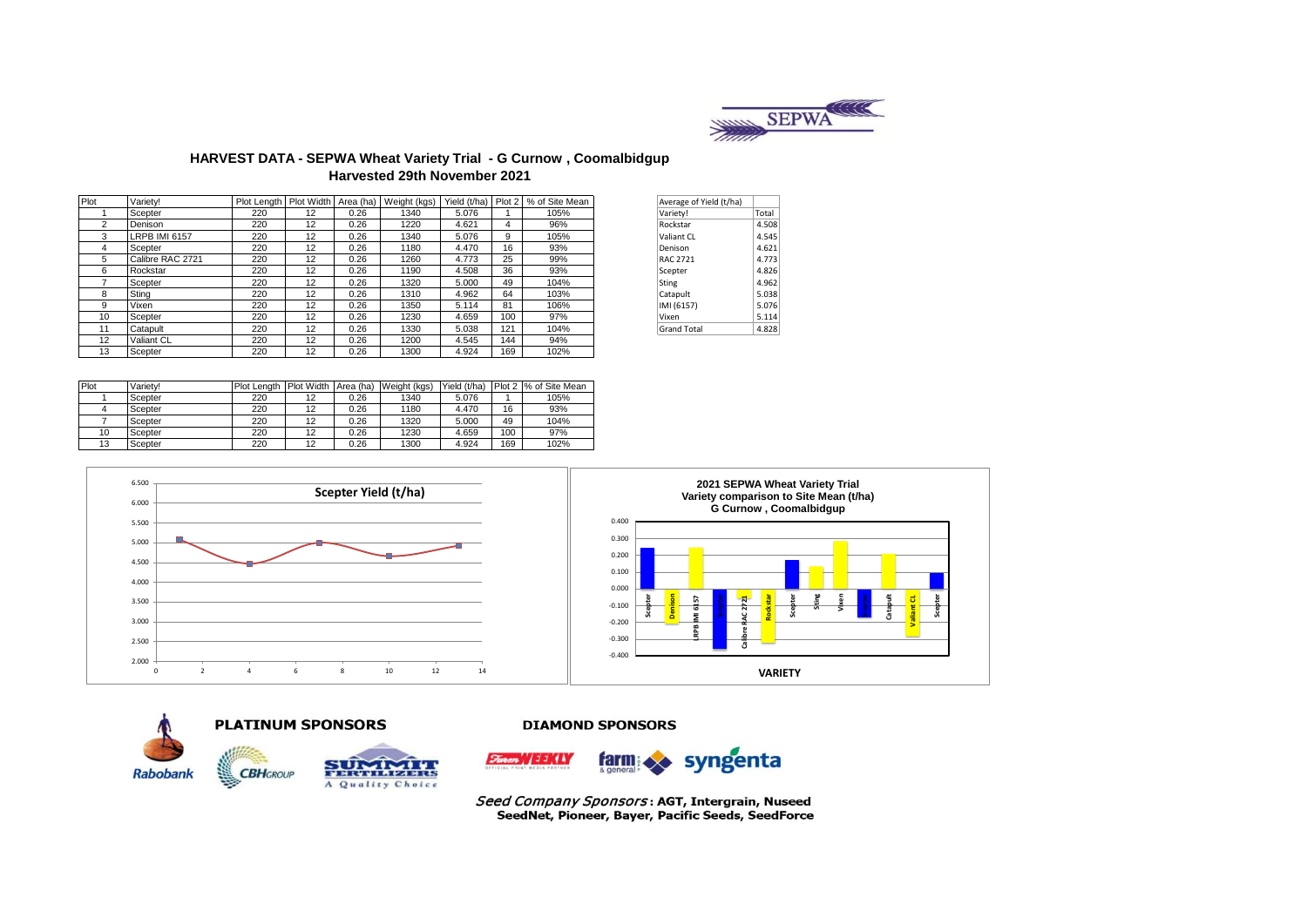



|                 |                      | Yield  |                |
|-----------------|----------------------|--------|----------------|
| Plot            | Varietv!             | (t/ha) | % of Site Mean |
|                 | Scepter              | 5.076  | 105%           |
| 2               | Denison              | 4.621  | 96%            |
| 3               | <b>LRPB IMI 6157</b> | 5.076  | 105%           |
| 4               | Scepter              | 4.470  | 93%            |
| 5               | Calibre RAC 2721     | 4.773  | 99%            |
| 6               | Rockstar             | 4.508  | 93%            |
|                 | Scepter              | 5.000  | 104%           |
| 8               | Sting                | 4.962  | 103%           |
| 9               | Vixen                | 5.114  | 106%           |
| 10              | Scepter              | 4.659  | 97%            |
| 11              | Catapult             | 5.038  | 104%           |
| 12 <sup>2</sup> | Valiant CL           | 4.545  | 94%            |
| 13              | Scepter              | 4.924  | 102%           |

### **Site Details**

| cription: | Duplex                   |
|-----------|--------------------------|
| vn:       | Wednesday, 19 May 2021   |
| vested    | Monday, 29 November 2021 |
| Rate:     | 95 kg/ha                 |

### **Plot Dimensions**

| Length (m) | Width (m) |      | Area (m2) Conversion Factor |
|------------|-----------|------|-----------------------------|
| 220        | 12        | 0.26 | 3.79                        |



# **PLATINUM SPONSORS**



# LOUDINA

### **Statistical Analysis**

| Duplex                   | Site Mean (t/ha)                | 4.828 |
|--------------------------|---------------------------------|-------|
| Wednesday, 19 May 2021   | Probability                     | 0.614 |
| Monday, 29 November 2021 | Least significant difference 5% | 0.771 |
| 95 ka/ha                 | <b>CV %</b>                     | 5.3   |
|                          |                                 |       |

### **DIAMOND SPONSORS**



Seed Company Sponsors: AGT, Intergrain, Nuseed SeedNet, Pioneer, Bayer, Pacific Seeds, SeedForce